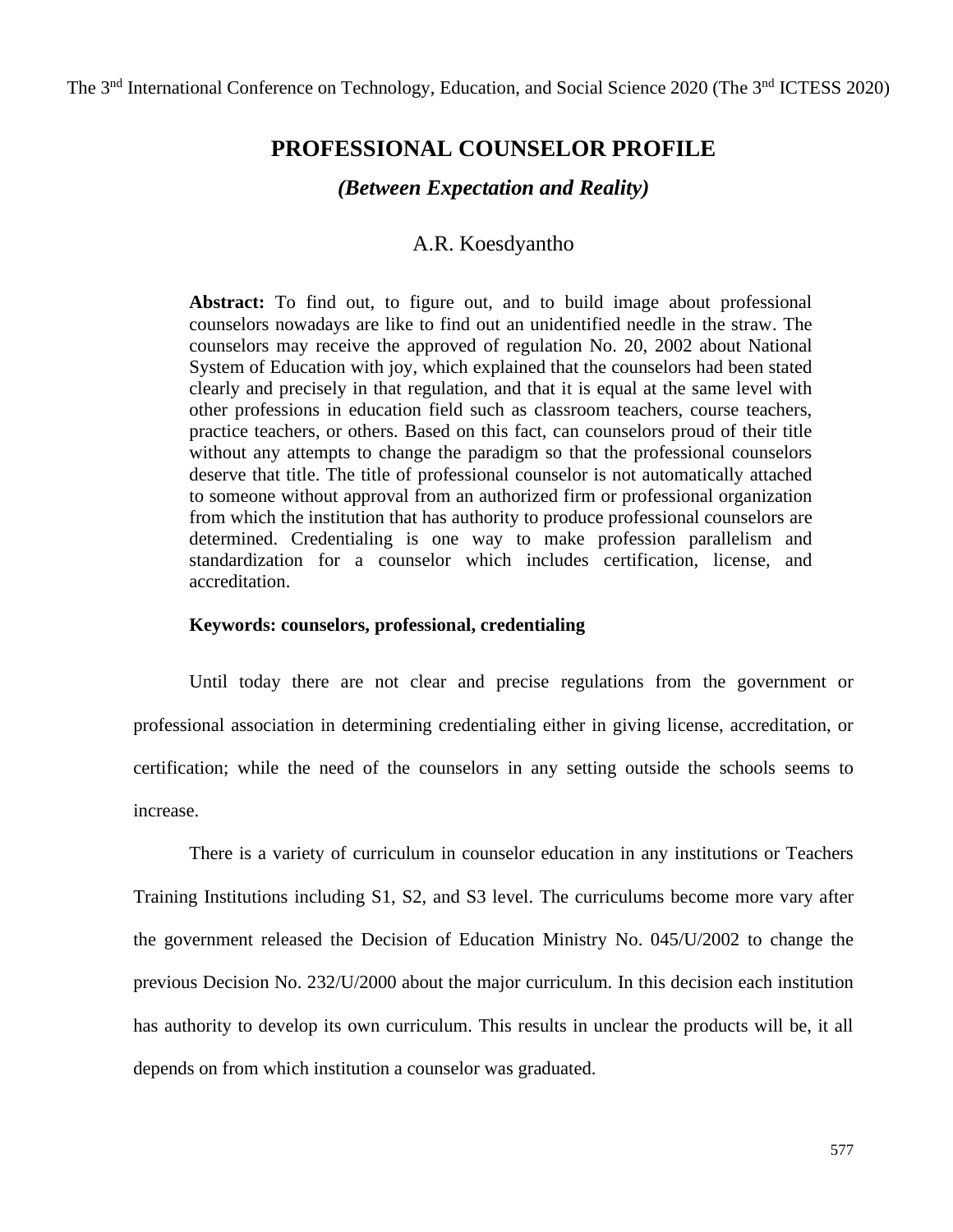There is not any match and clear cut between vocational and institutional educations, especially for S1 and S2 levels. This can be seen from guidance and counseling graduation, in one side, some still doubt to call themselves counselors, and in other side, some are confidently called themselves counselors, although their knowledge, academically and professionally, are questionable.

# **CREDENTIALING**

In line with the development, the demand of service from a "Helping Profession" will be very urgent. One kind of helping profession that is needed nowadays is a professional "counselor." Many hopes are relied on a counselor in our lives in the 21<sup>st</sup> century in any service setting. There are more than 30 trends about counseling profession in the future. Findings from Daniel and Weikel in 1983 (as cited in Baruth & Robinson, 1987) describe about counseling trends from the *very possible* to the *possible* to develop in 21st century orderly. The findings are among others:

- 1. There will be more emphasis on accreditation of the counselor education program.
- 2. There will be more emphasis on long life education and in-service training for the counselors.
- 3. There will be more demands on the training after graduate education in special fields, such as counselors for family, parents, marriage, or drugs.
- 4. A counselor will have to get certificate and permission from the state.
- 5. There will be a decrease in counselor education program.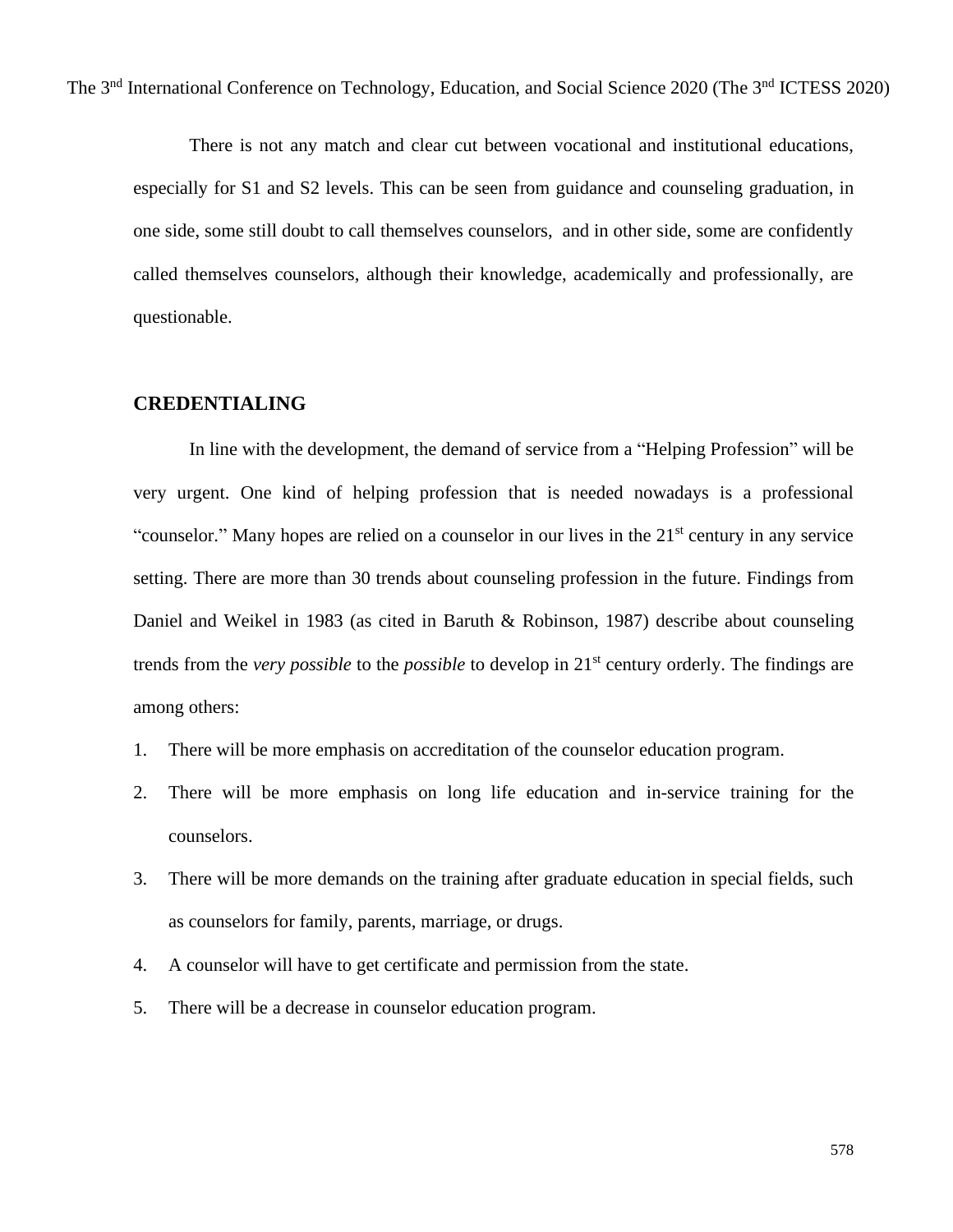From the above findings, it can be stated that what Daniel and Weikel have predicted in almost a quarter of century seems to happen these days in some cases. In addition, although the study was done in America, it is not impossible that it can happen in Indonesia. If we compare with the fact in Indonesia related to the counseling development these days, what Daniel and Weikel have done also happen here, although in different sequence and emphasis.

Association of Counseling and Guidance in Indonesia (*Asosiasi Bimbingan Konseling Indonesia* or ABKIN) as a professional organization that involves the school counselors should be aware in managing the organization. The first step done by the board of the organization was to change the name of the organization. ABKIN which once named the Unity of Indonesia Guidance Officer (*Ikatan Petugas Bimbingan Indonesia* or shortened IPBI) was built in 1975. One purpose to change the name of the organization was to make the profession of the counselors more professional. In addition, the term guidance was changed to be counseling. In ABKIN, the counselors are expected to work better than before. Unfortunately, some of the guidance officers in schools feel as if they are not involved in the organization. In contrast, many graduates from program other than Guidance and Counseling have become members of ABKIN and have done counselors' job in schools. As a result, the quality of the counselors in schools decrease because they do not have counseling background. Based on this fact, it is important to make such a standardization of the profession of the counselors, especially for those who work in schools. Besides, it needs more trainings for the counselors so that they will have competence in their field and either have national or international standard, as established by the government (*Direktorat Pembinaan Tenaga kependidikan dan Ketenagaan Perguruan Tinggi*, 2004; Hosie, W.T & Glosoff, L.H., 2001).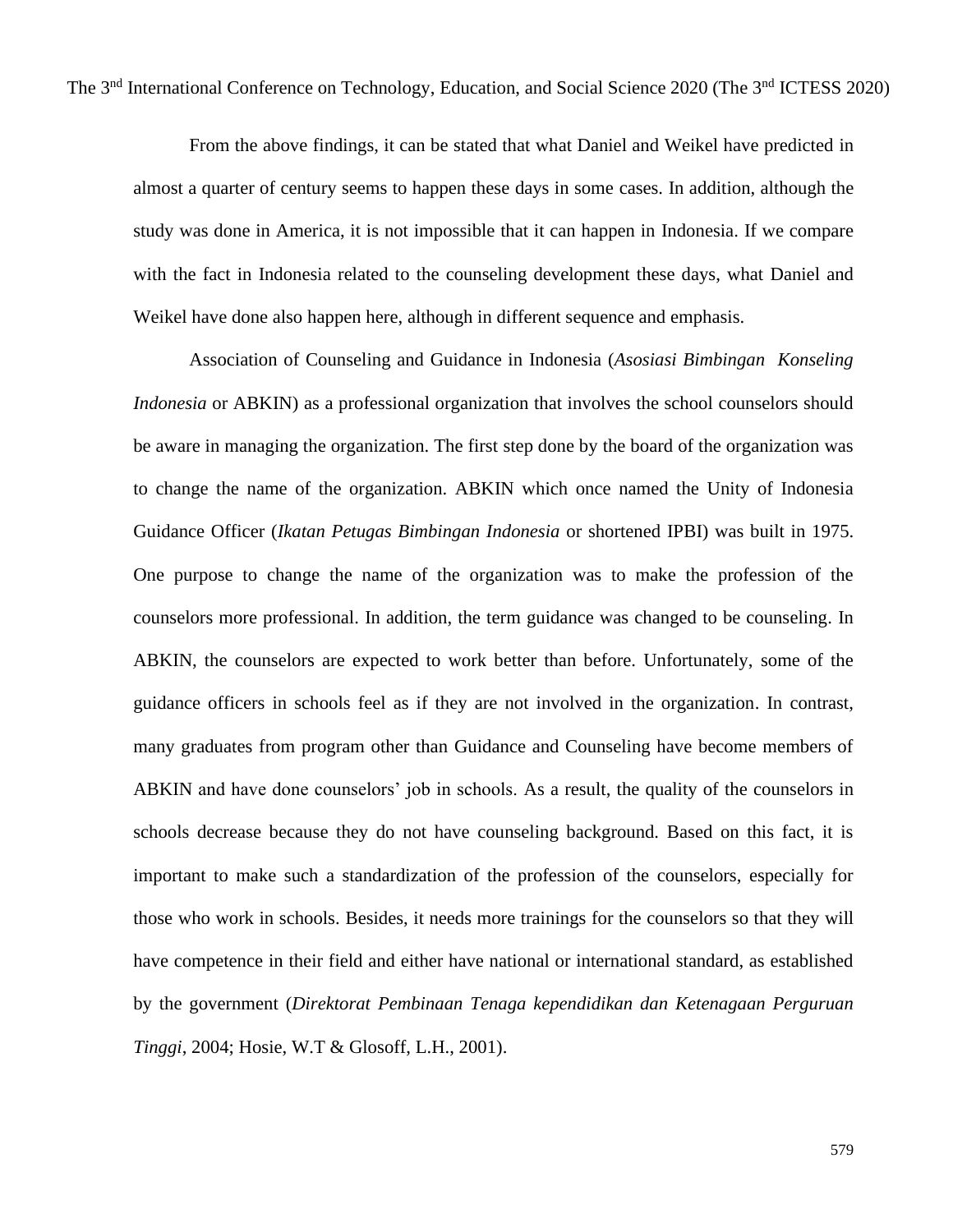What happen in real condition until today is that each counselor seems to work by their own and based on criteria and standard they think it is appropriate. The only criteria they have is that they can or cannot do the job. The title of counselor can be attached by someone or addressed to anyone without considering his or her competence, educational background, and authority. This is not a good precedence, of course, if in reality we can see that the need of the counselors becomes increase in certain settings. To overcome this, it needs action to make people believe and realize the existence of the counselors (build a public trust). Below are some requirements proposed by ABKIN (2003) for a counselor. A counselor is expected to: (1) have skill and competence; (2) be based on professional counselor standard regulations and create a comfortable atmosphere for the people including: codification of professional conduct, job organization on a standardized professional conduct, and motivated to serve anyone who needs his service; (3) build a fairly codes of ethics as a consequence of the profession; (4) determine a standardized qualification and procedures of certification related to the suitability for a professional to do his job; (5) determine the model of education, minimum standard qualification, and certification of professional counselor training; (6) develop a national and international connection, networking and interdisciplinary, and human resources based on accountability and public need.

The problem is that the codes of ethics have not socialized clearly, though they are not obeyed. There is no action done by the profession association or the authority, in this case *Depdiknas*, ABKIN and special authorized team, to give punishment to those who do the malpractice in their counseling activities. Codes of ethics of the profession should be maintained in order to:

a. revere the profession status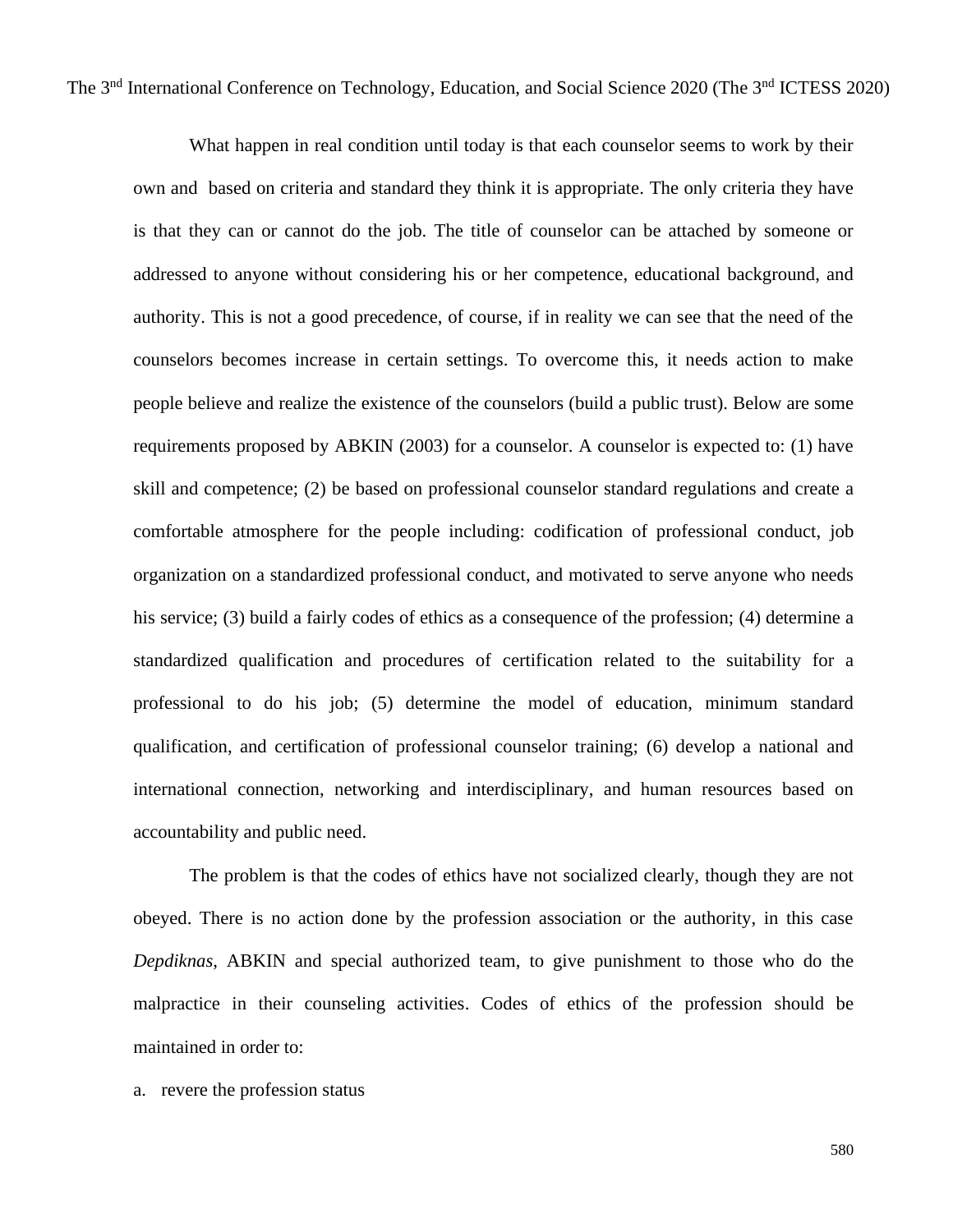b. protect the clients from the malpractices

- c. improve the quality of the profession
- d. keep the quality standard and the profession status
- e. build a bound between the profession and the man who does that profession.

(**Source**: *Direktorat Pembinaan Tenaga Kependidikan dan Ketenagaan Perguruan Tinggi*, 2004).

The profession codes of ethics can be maintained if it is clear enough between those who have authority to maintain the codes of ethics and those who deserve punishment of the malpractice they may do. In Indonesia context, ABKIN should have power to maintain the profession codes of ethics. Unfortunately, the fact shows that no member of the association had ever deserved a punishment until today. This may be caused by the fact that ABKIN do not make a tight selection in recruiting new members. Besides, ABKIN as a root of the organization cannot control anything done by its members. In addition to this fact, divisions under ABKIN such as ISKIN, IPKON, IDPI, IGBI do not function in maintaining the codes of ethics. IIBKIN, IKI is the organization that seems to have precise and tight requirements in recruiting its new members. Actually, it seems that the codes of ethics—which consists of five chapters and then explained in some descriptions like qualification that deals with knowledge, value and attitude, and authority acknowledgement—ABKIN has released is more or less complete. Below are the main of codes of ethics by ABKIN:

# **Information, Testing, and Research.**

- **EXECUTE:** Service process
	- Relationship in servicing
	- Relationship with clients.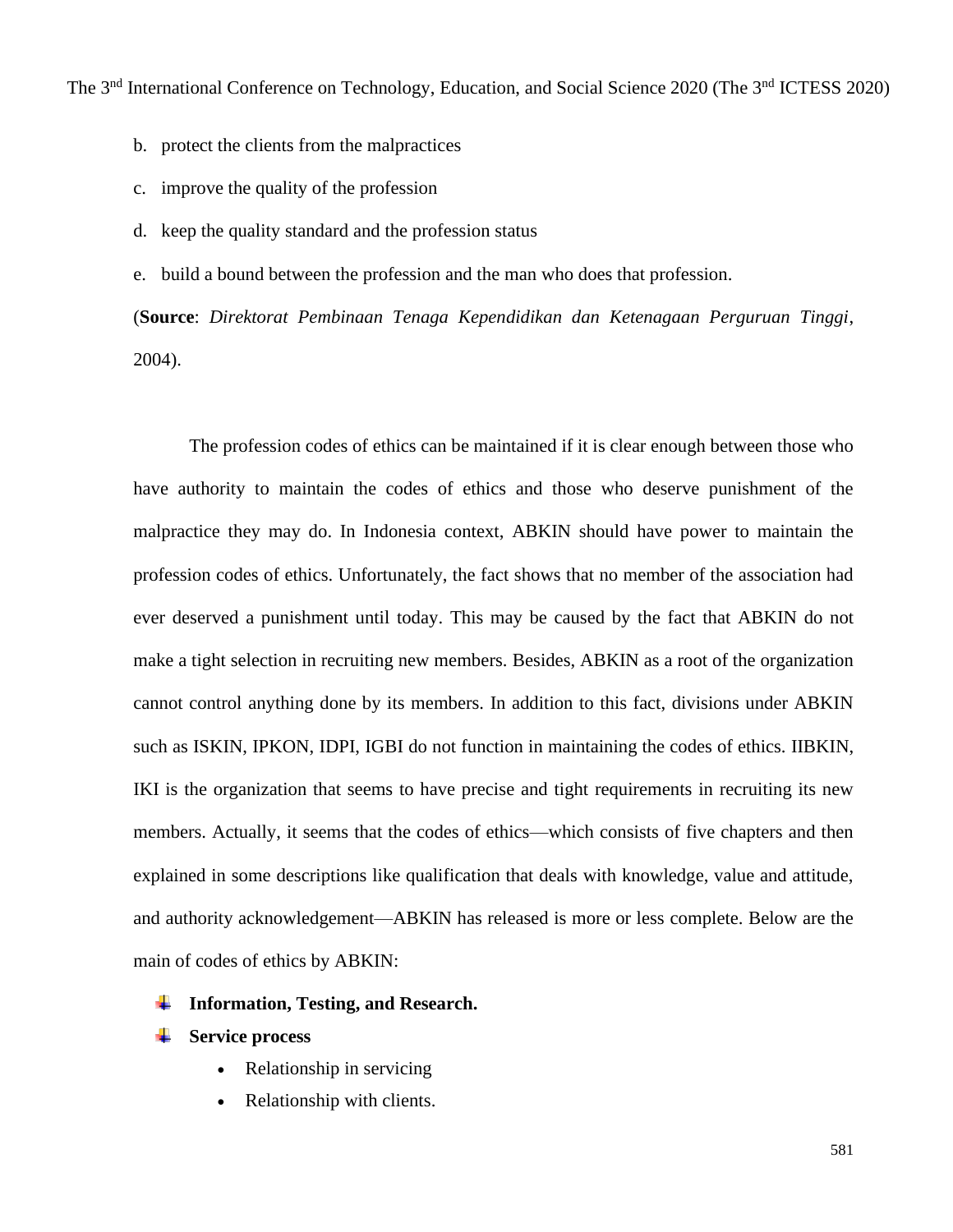#### ÷ **Consultation and Relationship with Colleagues or Other Experts**

- Consultation with colleagues
- Take over case.
- **Institutional Relationship** ÷
- **Self-Practice, and Report to Others**
- **Loyalty to the Profession**

### (**Source:** *Direktorat Pembinaan Tenaga Kependidikan dan Ketenagaan Perguruan Tinggi***, 2004**).

In relation to the sanction against the codes of ethics, the codes of ethics by ABKIN seems to be the same as in the codes of ethics released by APA and APGA in United States in early 1960s. In 1974, APGA itself had released the codes of ethics that emphasized on professional standard in terms of sample of action and integrity, and both referred to the clients. The codes of ethics by APGA involves Preamble and 7 parts of universal affairs including *counseling*, *testing*, *research and publication*, and *standard preparation* (George, R.L. & Cristiani, T.S., 1981). However, in further development of guidance and counseling in United States, only two organizations accredited, which had been tightly and specifically designed, the educational programs for the professional counselors, that is *Council for Accreditation of Counseling and Related Educational Programs* (CACREP) and *Council on Rehabilitation Education* (MAIN). Besides the tightly and specifically accreditation given by CACREP and MAIN, the counselors were also directed to keep and maintain actual, scientific, and professional information based on the standardized codes of ethics released by ACA in 1995 (Hosie, W.T. & Glosoff, 2001).

Credentialing in a profession organization is a compulsory aspect and it should available as an approved towards ability, trust, and authority of someone or an institution in doing their profession. In other words, credentialing is a regulation to determine whether someone or an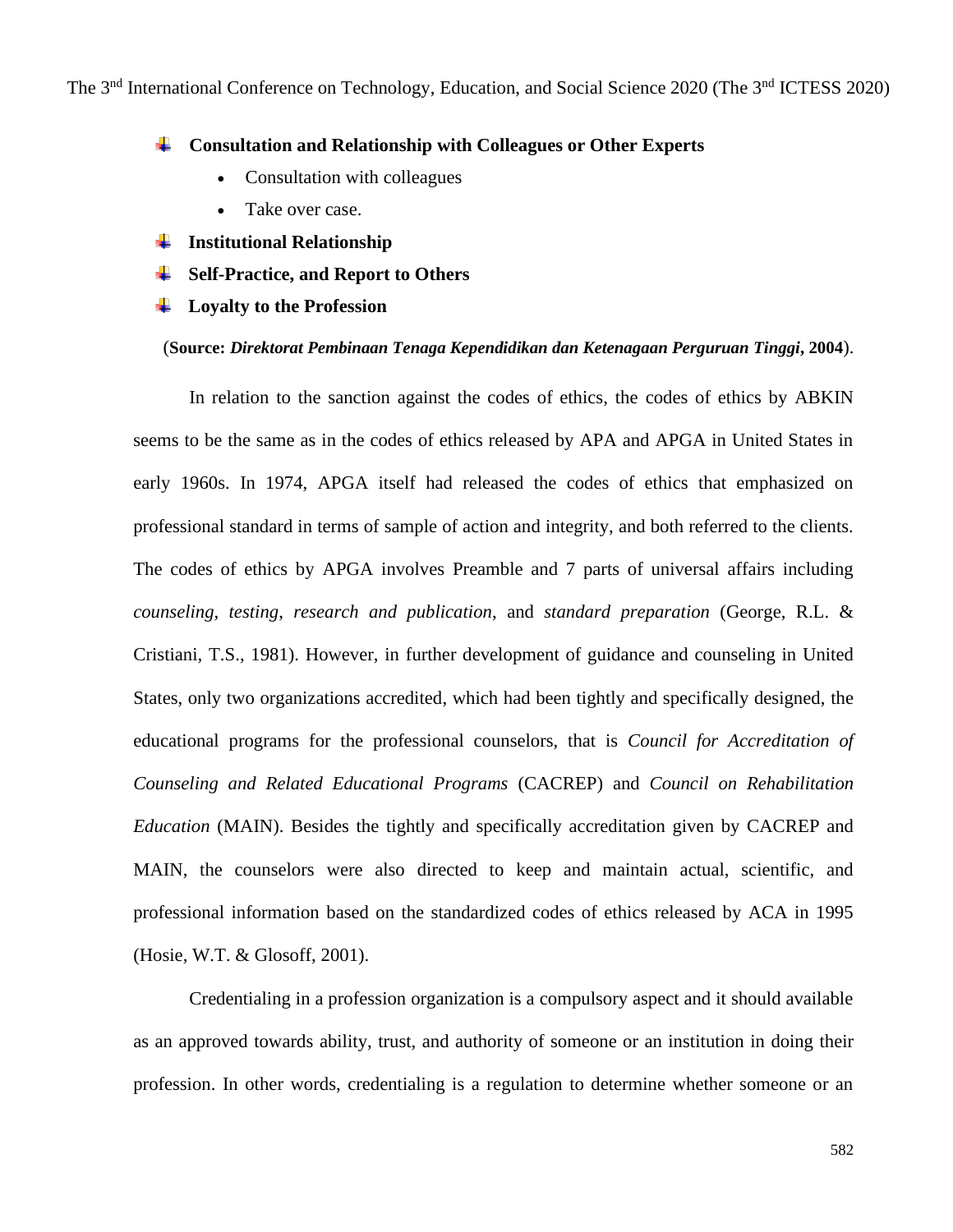institution is suitable or not to hold certification, accreditation, and license. In this case, credentialing functions as formal acknowledgement for the counselors or institutions that produce the counselors.

The counselors are expected to provide themselves with *certification* from authorized institution, for both undergraduate and graduate programs. In doing his job, either formal or private, a counselor has to hold a *license* released by a profession association, in this case ABKIN. *Accreditation*, on the other hand, is given to an institution, Teacher Training Institution, or certain universities that produce counselors. Accreditation is done by National Education Department (*Depdiknas*) or a committee formed by the government for that purpose which is intended to obtain an evaluation degree on the condition a target institution must have (ABKIN, 2004; Hosie, W.T. & Glosoff, L.H., 2001). Furthermore, Hosie and Glosoff explained that in the United States accreditation can be done in National level, Regional level, or in Country level. The same thing happens in Indonesia that specific accreditation is given by a profession association for specific programs (e.g., Psychology Tester for Guidance and Counseling is given by ABKIN). Other divisions under ABKIN are better to follow what has been done by IIBKIN. What has been standardized by MAIN and CACREP, although not all, can be adopted and applied in Indonesia in order to reach professional counselor.

# **CURRICULUM VARIETY**

Another problem is the curriculum. Curriculum of an education institution, a university, or LPTK is an important element to determine its graduates profile. The profile of the counselors produced by an education institution reflects the level of that institution. Though, the more variety the curriculums used by each institution are, the more variety the profiles of the counselors will be produced. As a result, there will be counselors of UNJ, UPI, UM, UKSW,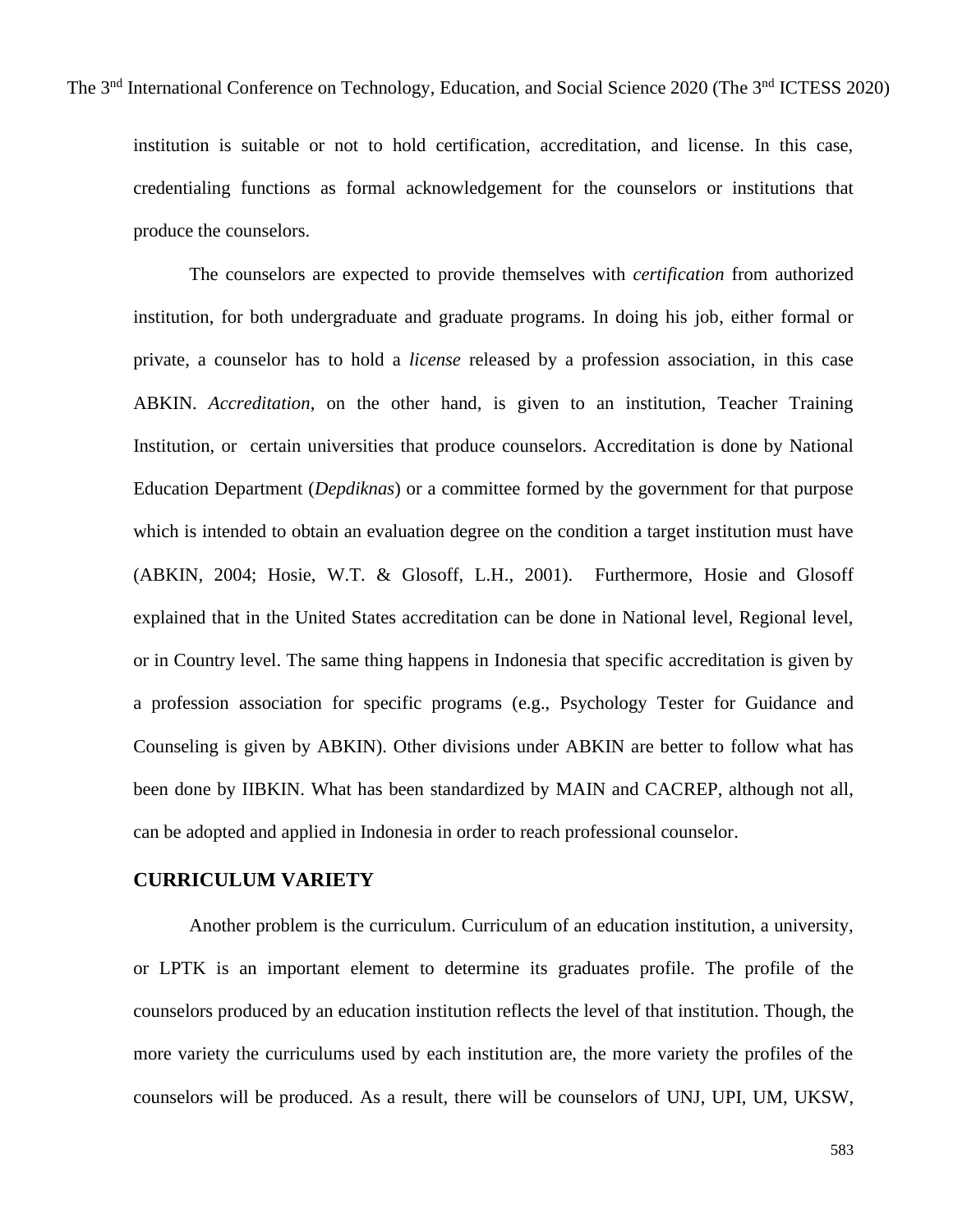and/or of any other universities. If it is let like that, it will be quite hard for us to get the picture of a counselor's profile. A decree from the Minister of National Education No. 054/U/2002 about the curriculum seems to make this situation getting worst because each university has authority to make its own curriculum. If we compare it with the former decree also by the Ministry of National Education No. 232/U/2000, it seems that the former one is better than the latest one in terms of its clear criteria for the curriculum, although it had disadvantages anyway. So based on the newly decree, its institution can make its own curriculum, and in turn, it will result in more vary ability of the graduates of each institution. Ideally, the main curriculum for the whole institutions should be in the same standard, but it had been reduced as well. Some important issues related to the credit (*SKS*) of the subjects as stated in the decree are among others: in Section 5 Chapter III, it is stated that the credits for undergraduate (S1) students are between 144 *SKS* up to 160 *SKS*. In Section 6 verse (2), it is stated that the Minister of National Education does not set a main curriculum of each institution as stated in Section 11 verse (1) of the former decree No. 232/U/2000. This imply that the institution itself can develop its own curriculum together with the profession community and the stakeholder based on the needs and certain consideration of each institution. The specification of the curriculum can be developed referring to local load curriculum or certain criteria such as *Pola Ilmiah Pokok* (PIP) of that institution. For the programs that deals with developing scientific academic discourse, this curriculum gap may not have effect. However, for Guidance and Counseling Program this gap has much effects, because the curriculum for this program is designed for both academic purpose and for profession education, and, as a result, there will no standardized profile of the counselors—the standardization is according to each institution.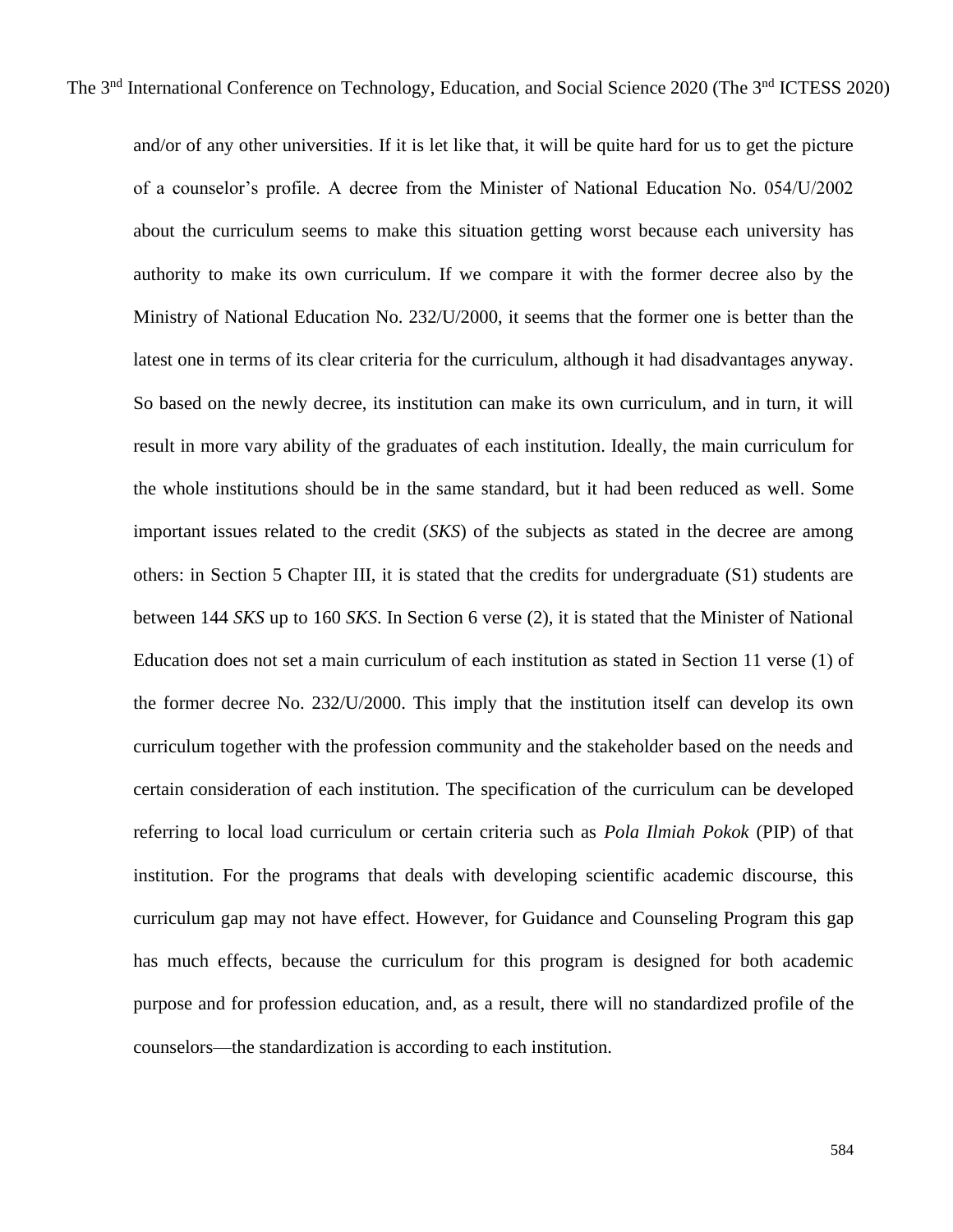Below is an example of the spread of subjects from two different institutions, which will

result in different quality of the outputs as well.

Mata Kuliah Prodi Bimbingan dan Konseling Universitas sebelas Maret Surakarta tahun 2016

|               | <b>KELOMPOK MATA KULIAH</b>           | <b>SKS</b> | Keterangan    |
|---------------|---------------------------------------|------------|---------------|
|               | A. MATAKULIAH PENGEMBANGAN            | 15         | Wajib diikuti |
|               | <b>KEPRIBADIAN (MPK)</b>              |            |               |
|               |                                       |            |               |
| $B_{\cdot}$   | MATAKULIAH KEILMUAN DAN               | 13         | Wajib diikuti |
|               | <b>KETERAMPILAN (MKK I)</b>           |            |               |
|               |                                       |            |               |
| $C_{\cdot}$   | MATAKULIAH KEILMUAN DAN               | 50         | Wajib diikuti |
|               | KETERAMPILAN (MKK II)                 |            |               |
|               |                                       |            |               |
|               | D. MATAKULIAH KEAHLIAN BERKARYA (MKB) | 43         | Wajib diikuti |
| E.            | MATAKULIAH PERILAKU BERKARYA (MPB)    | 10         | Wajib diikuti |
|               |                                       |            |               |
| $\mathbf{F}$  | <b>MATAKULIAH BERKEHIDUPAN</b>        | 6          | Wajib diikuti |
|               | BERMASYARAKAT (MBB)                   |            |               |
|               |                                       |            |               |
|               | G. MATAKULIAH PILIHAN: MATAKULIAH     | 12         | Pilihan       |
|               | BERKEHIDUPAN BERMASYARAKAT (MBB)      |            |               |
|               |                                       |            |               |
| <b>JUMLAH</b> |                                       | 145        |               |

# **STRUKTUR KURIKULUM PROGDI BIMBINGAN KONSELING**

| <b>Group of Subjects</b>            | <b>UNISRI</b><br>(SKS) | <b>UNS</b><br>(SKS) |
|-------------------------------------|------------------------|---------------------|
| MK Pengemb. Kepribadian (MPK)       | 12                     | 15                  |
| MK Keilmuan dan Ketrapilan (MKK)    | 62                     | 63                  |
| MK Keahlian Berkarya (MKB)          | 45                     | 43                  |
| MK Perilaku Berkarya (MPB)          | 18                     | 10                  |
| MK Berkehidupan Bermasyarakat (MBB) | 10                     | 12                  |
| Jumlah                              | 147                    | 145                 |

**Source: Data from** *PEDOMAN STUDI BK 2016 UNS Surakarta* **Edition and** *Panduan FKIP UNISRI* **2003 (curriculum attached)**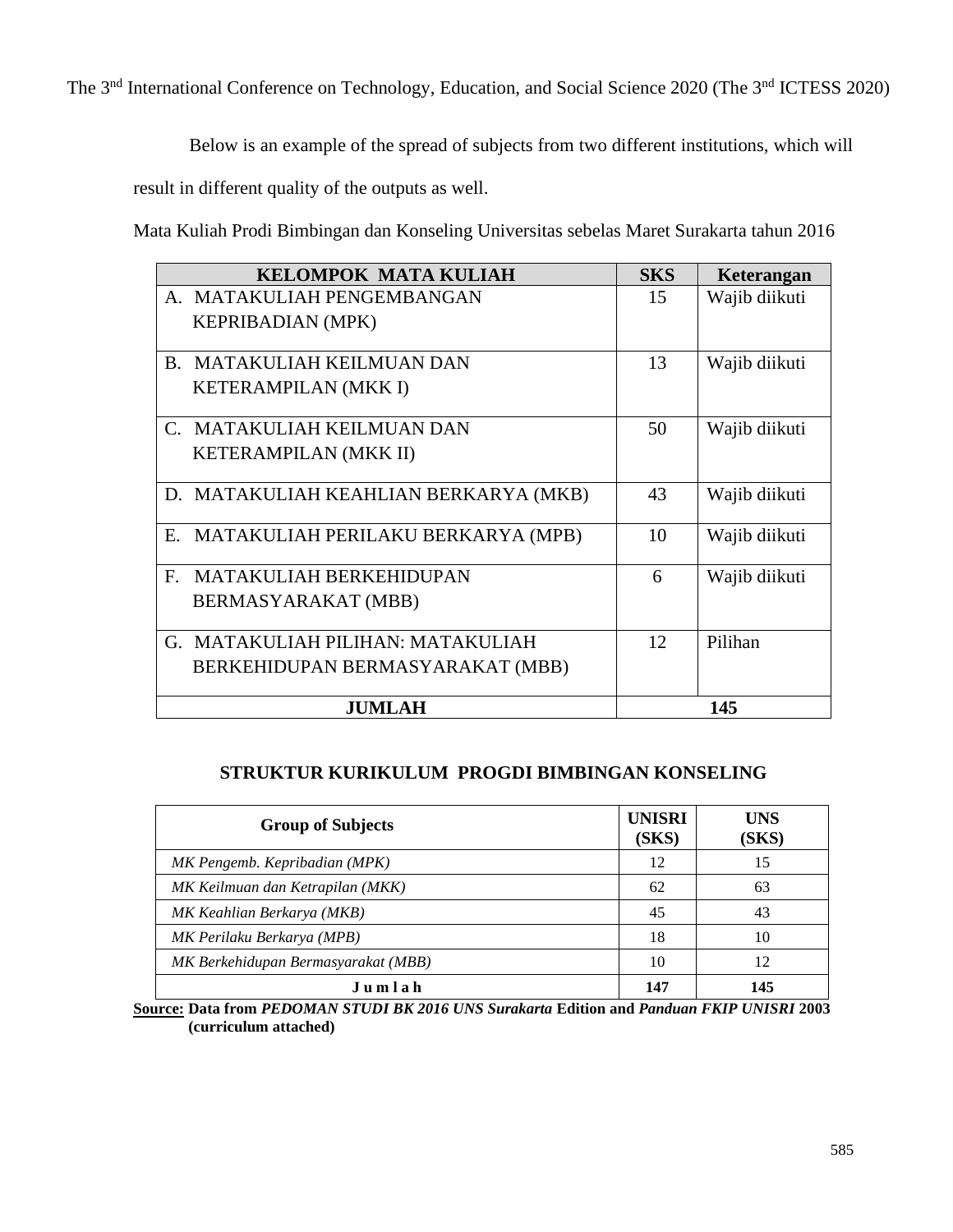In order to develop competence, it is better consider the curriculum spread as drawn in the following:



### 3. *Matakuliah Keahlian Berkarya* (MKB) 45 SKS 4. *Matakuliah Perilaku Berkarya* (MPB) 18 SKS

5. *Matakuliah Berkehidupan Bermasyarakat* (MBB) 6 SKS

From the above examples, it be concluded that the curriculums developed by UNISRI and UNS

Surakarta do not reach a standard of competence development.

# **VOCATIONAL AND PROFESSIONAL EDUCATION**

The purpose of this subtopic is based on unavailability of a clear cut between the implementation of academic education and professional education from counselor education institutions. A clear description from profession association about students who convert to Guidance and Counseling Program from any other programs is also unavailable. Until today, each institution determines its own regulation related to conversion students—different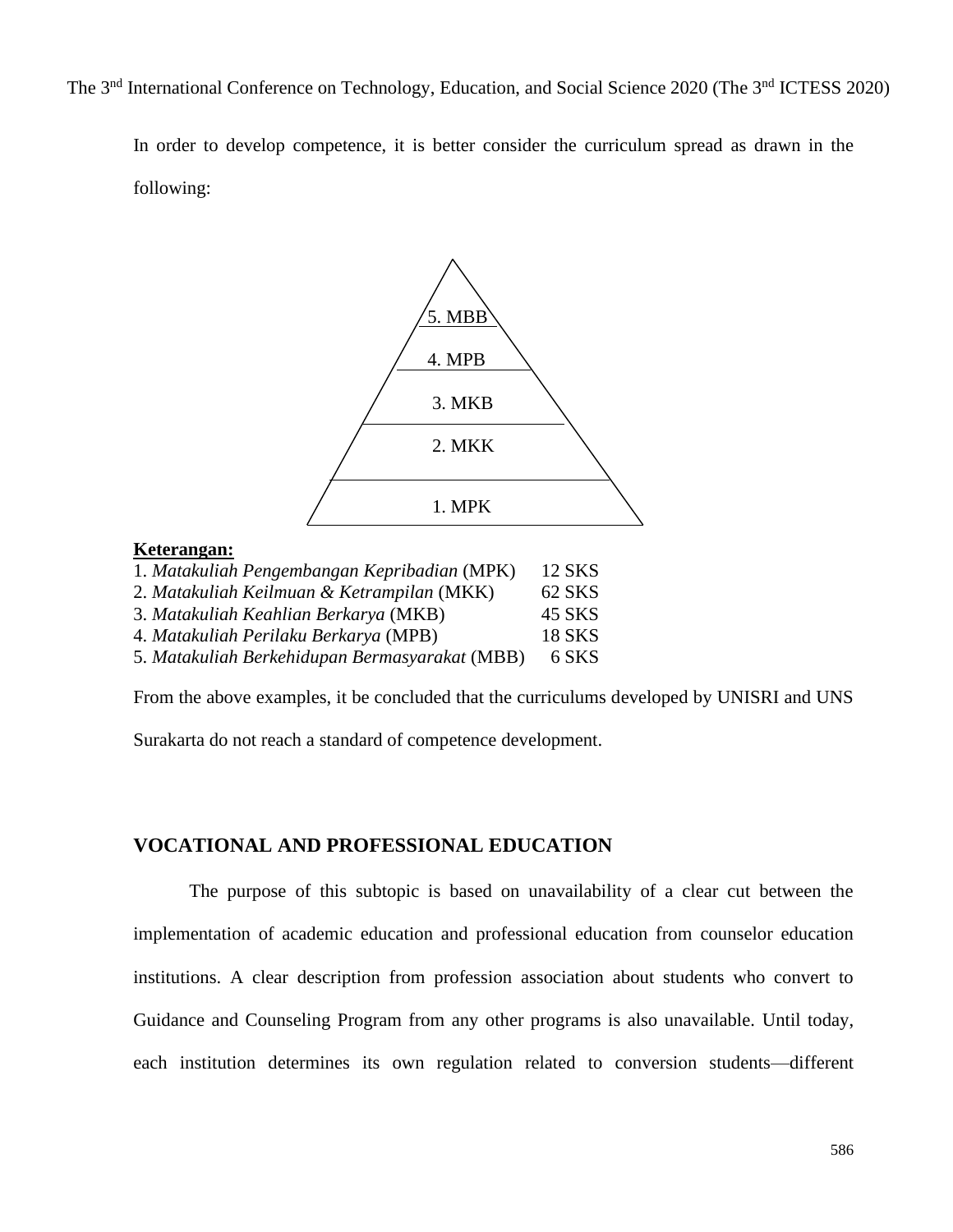institution has different subjects to be taken for the conversion students. And, the fact that the implantation in counseling education either for academic purpose or for professional purpose is still done together; while, ideally, they must be separated.

Actually, the counselor education for professional purpose has been designed by ABKIN, but it is intended for the alumni of Guidance and Counseling Program of undergraduate level (S1). In other words, to continue his study to the higher education an undergraduate alumni may choose one of two different kinds of counseling education. If he prefers to be an academician, he may choose graduate schools (S2 and S3 levels). If he prefers to be a professional counselor, he may choose special education for counselors (PPK) Specialist level 1 (Sp. 1), from which he can continue to the upper level (PPK Sp. 2). The graduate of PPK Sp. 1 are similar to S2 graduate in academic education, and those of PPK Sp. 2 are similar to S3 graduate in academic education. Though, S1 level education is functioned as basic for the students and prepare them to the higher level, for both academic purpose and professional purpose (ABKIN, 2004). The question is that: Who has authority to conduct professional education? What are the preparations the authority should have in conducting the professional education? Who has authority to give accreditation to the education of counselor profession? And, what are the criteria in terms of accreditation? ABKIN as the main organization of the counselors seems does not have answers for these questions because what they have determined for all levels of education are still conceptual and they are hard to implement. UNP had tried to conduct the counselors education for the professional but it still has problems with the professional association. Related to the conversion, ABKIN has not formulated a fix curriculum for the converting students. For example, if a master graduate of Guidance and Counseling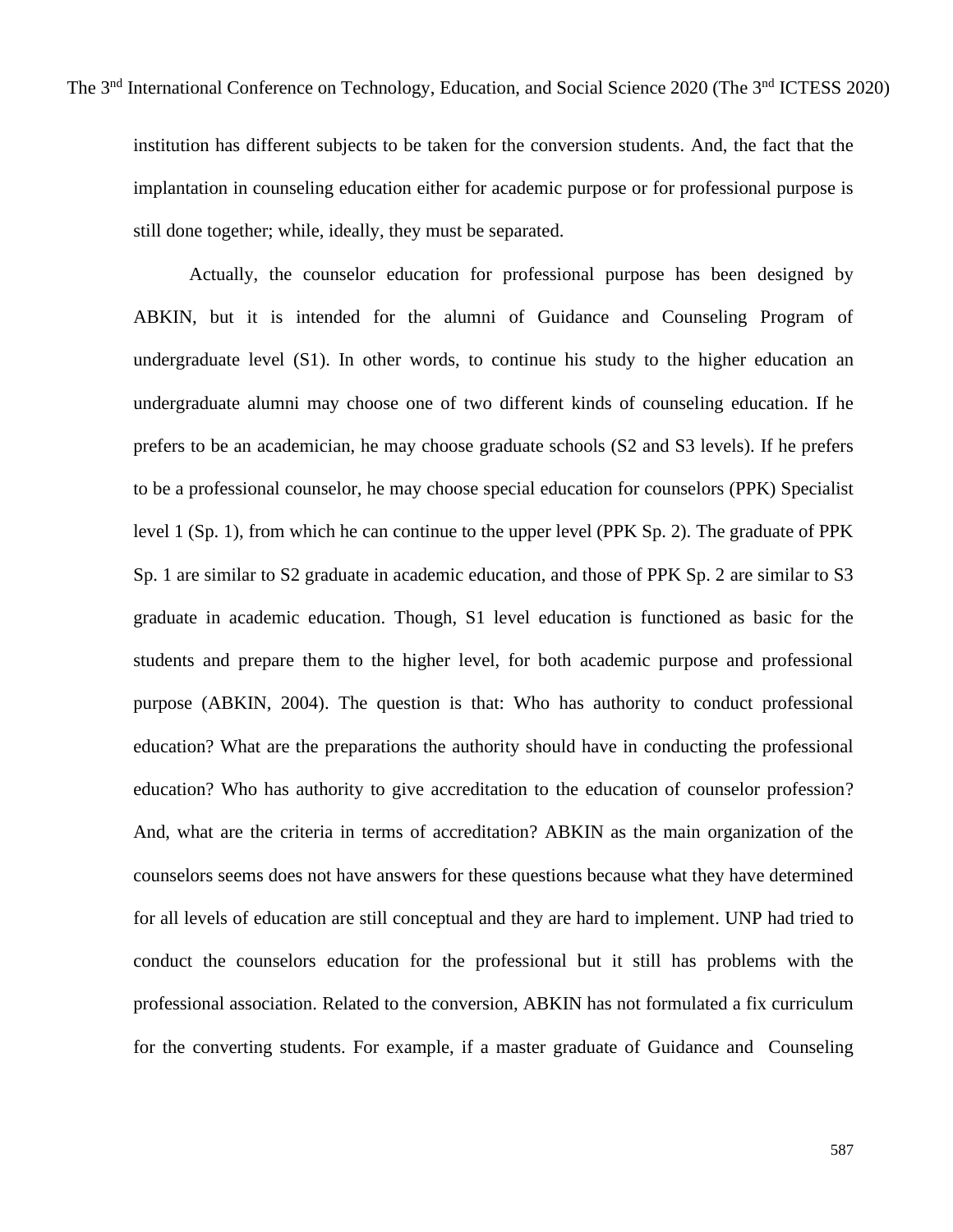from academic education wants to continue to the professional education (PPK Sp. 2), how many SKS he has to take and how many SKS can be conversed, or the other way round.

On the contrary, the counselor education in the United States has been standardized, in this case CACREP has determined the accreditation with some tight requirements. This is because the counselor education in the United States is directed to professional competence. Each counselor candidate is directed to be a part-timer and has to use at least 40% of their study time to practice with the clients. The same condition is implemented to the master S2) and doctoral (S3) education in any of its specialization (Hosie & Glosoff, 2001). ABKIN has to consider the pattern of counselor education in the United States and adopt it for Indonesian condition, not only in its educational process but also in its supervision. The supervision itself should be done during the education process and when the counselors practice in the field. Of course, the qualification of the supervisors must be firstly determined (Bordes, 2001). ABKIN must have good will to do that and are able to accommodate what CACREP and MAIN have done in the United States with an intention to improve its prestige and authority.

# **CONCLUSION**

The expectation to produce professional counselors is not as easy as it is said. It needs participation from many elements of this field—those who have good will and responsibility and want to work together. Not like before where the associations blame one another; while the needs of professional counselors increase nowadays, either in the schools or outside the schools. Related to this fact, some following steps can be considered: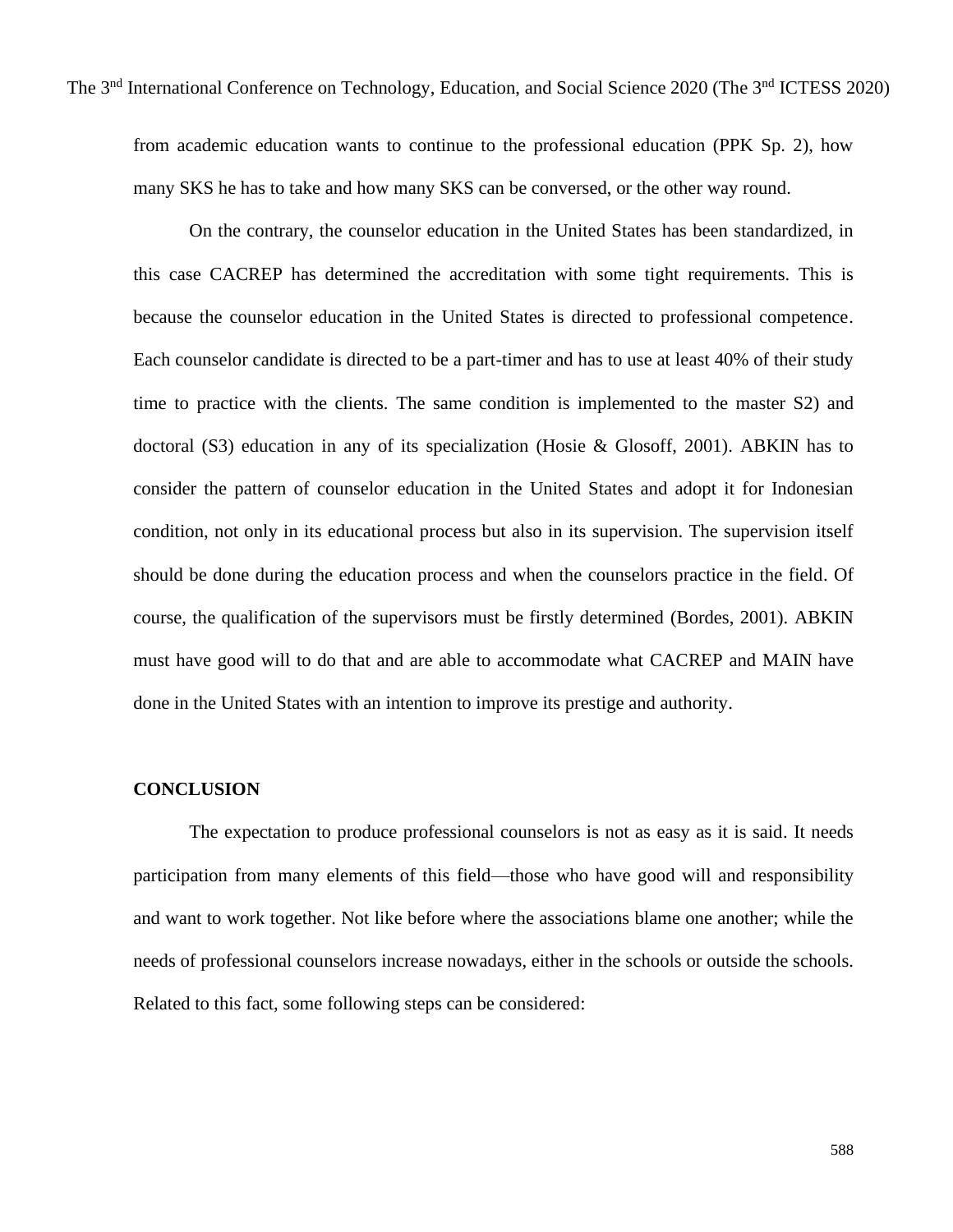ABKIN has to work hard and work together with the government in a comfortable relationship, in this case the Ministry of National Education in order to formulate some steps in determining credentialing and its technical sets.

ABKIN has to recruit and work together with the elder counselors in order to ask for suggestions and instructions in developing the counseling education in Indonesia.

Send counselors to the countries where the counseling education has been established and use it as references to develop the counseling education in Indonesia.

Divisions under ABKIN should be more activated so that they can improve themselves according to their own characteristics and control their members' activities in the field.

More discussions about pattern of counselor education implementation based on the appropriate curriculum, standardized credentialing system which formulated by capable counselors who always follow the new trends in counseling, need to be done by including Department of National Education, profession association and institutions that conduct the Guidance and Counseling Program.

### **REFERENCES**

- Asosiasi Bimbingan Konseling Indonesia. 2003. **Proceeding** *Konvensi Nasional XIII Bimbingan da Konseling*; Profesi Bimbingan dan Konseling Indonesia menuju ke Arah Standar Internasional. Bandung: UPI.
- Baruth, L.G. & Robinson, E.H. 1987. *An Introduction to the Counseling Profession*. New Jersey: Prentice-Hall, Inc.